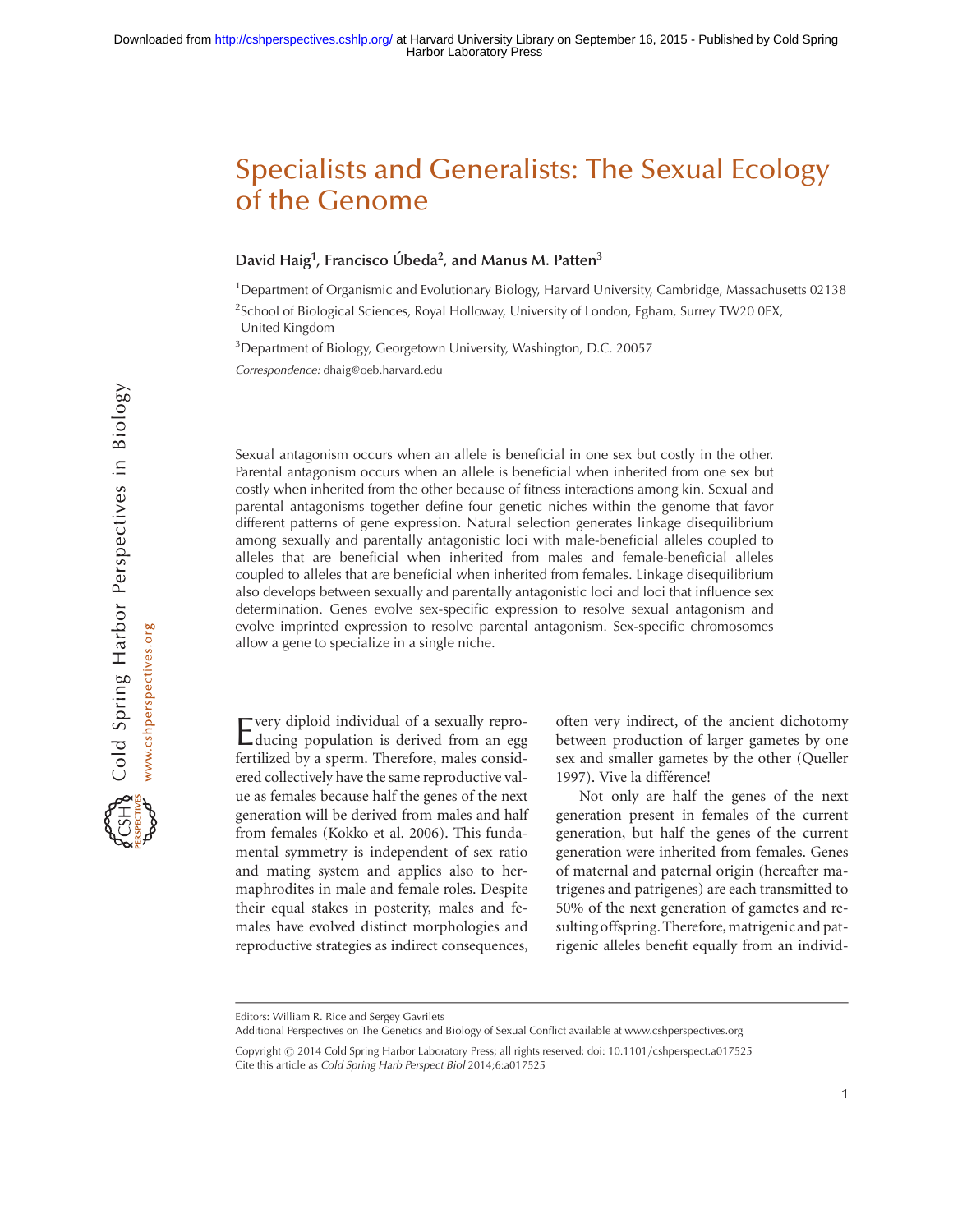ual's survival and reproduction. This symmetry is broken when organisms interact with kin to whom they are unequally related via their mother and father (Haig 1997; Úbeda and Gardner 2010). Adaptive responses to such asymmetries of relatedness can favor gene expression that is conditional on parental origin. "Imprinted" expression can cause matrigenes and patrigenes to have opposing effects on disputed phenotypes (Haig 2000a; Holman and Kokko 2014).

Anatomical, physiological, and behavioral sex differences are thus associated with two selective asymmetries, one obvious (natural selection acts differently on genes in female and male bodies) and the other less obvious (natural selection acts differently on genes of maternal and paternal origin). These asymmetries define orthogonal partitions of the gene pool into pairs of "environments" in which there is niche-specific selection (Fig. 1A). Differential selection in male and female niches reinforces sexual dimorphism by processes of sex-specific adaptation. Differential selection in matrigenic and patrigenic niches can result in imprinted gene expression and molecular adaptations acting at cross-purposes within organisms.

#### PHENOTYPIC CONFLICT AND ALLELIC **COMPETITION**

"Sexual conflict," as the term is currently used in the literature, encompasses a set of loosely connected phenomena. It sometimes refers to conflictual relations between males and females and sometimes to antagonistic pleiotropy of a gene's effects in male and female bodies. Rather than review how terms have been used and misused, this section will define how terms will be used in this article. We will use conflict to refer to interactions in which different phenotypic agents have contradictory goals; competition to refer to processes by which alleles at a locus compete for representation in the gene pool; and antagonism to refer to fitness trade-offs in competition among alleles (for similar distinctions between conflict and competition, see Cosmides and Tooby 1981; Haig 1997).

Sexual conflict will refer to phenotypic interactions in which males and females "prefer"



Figure 1. Sex-related partitions of the gene pool. The gene pool is independently subdivided into female (circles) and male (squares) niches and into matrigenic (pink) and patrigenic (blue) niches. Gene flow between the environments is represented by arrows. Thin arrows represent 50% gene flow in each generation. Thick arrows represent 100% gene flow. (A) Autosomal alleles experience all four environments. (B) Y-linked genes experience only the patrigenic male environment. X-linked genes are excluded from this environment.

different outcomes. The classic example is when a male attempts to mate with a female who attempts to avoid his mating attempt (Parker 1979). Parental conflict will refer to phenotypic interactions in which matrigenes and patrigenes "prefer" different outcomes. The classic example is when patrigenes and matrigenes have opposing effects on fetal growth (Haig and Gra-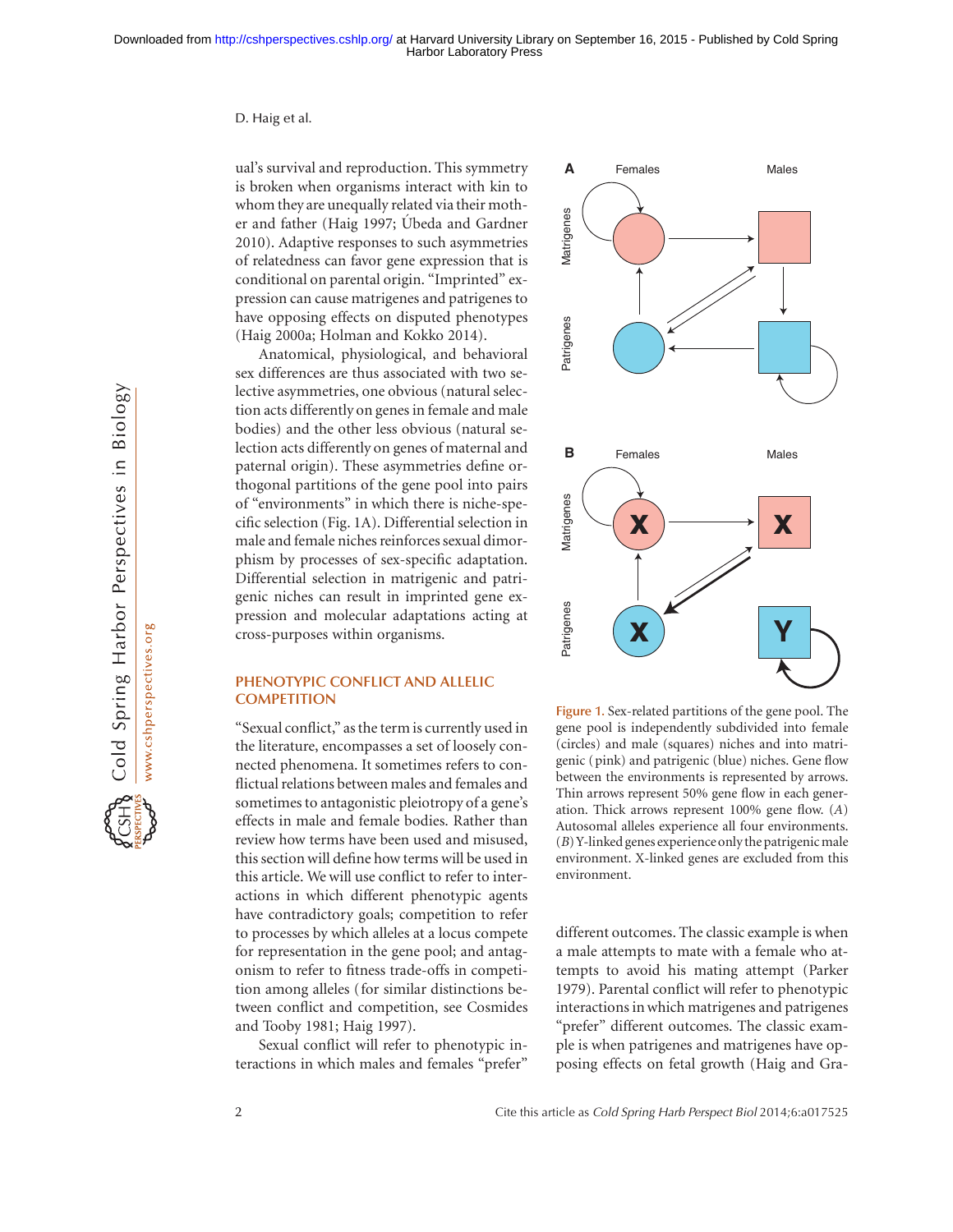ham 1991). Sexual antagonism occurs when an allele has a relative advantage in one sex but relative disadvantage in the other (Rice 1987). By analogy, parental antagonism occurs when an allele has a relative advantage when inherited from one sex but relative disadvantage when inherited from the other (Haig 1997).

Sexual and parental conflict both occur within a generation: the first between male and female organisms and the second between patrigenic and matrigenic suborganisms. In contrast, sexual and parental antagonism involve pleiotropic effects of a single gene in different generations. Sexual antagonism occurs because an allele finds itself sometimes in males and sometimes in females; parental antagonism occurs because an allele is inherited sometimes from males and sometimes from females.

"Parental" is not the ideal label for conflict between the haploid contributions of parents because parental conflict is easily misinterpreted as referring to conflict between the diploid parents (unfortunately, we have found no better adjective). Genes of mothers and matrigenes of offspring have distinct evolutionary "interests," as do genes of fathers and patrigenes of offspring (Haig 1992; Burt and Trivers 1998; Wilkins and Haig 2002; Queller 2003). Parental conflict between matrigenes and patrigenes is not the same as sexual conflict between mothers and fathers.

Sexual conflict and sexual antagonism are distinct. Neither implies the other. Sexual conflict involves antagonistic adaptations that are mutually reinforcing. Males possess adaptations to overcome resistance because females resist; females possess adaptations to resist coercion because males coerce. The genes responsible for resistance are maintained because of the genes responsible for coercion. They justify each other's existence. Sexual antagonism, in contrast, is a relation between competing alleles in which one allele's gain is another allele's loss. It may involve traits that do not involve any direct interaction between the sexes. Our distinction, between sexual conflict and sexual antagonism, corresponds to the distinction of Chapman et al. (2003) between interlocus and intralocus sexual conflict. We prefer our terminology because lumping together these disparate notions as "sexual conflict" is a recipe for conceptual confusion.

Consider two illustrative hypotheses: (1) Seminal proteins benefit a male's sperm in competition with sperm of other males but reduce the longevity of females with whom he mates (Chapman et al. 1995). Sexual conflict is present because a trait that increases male fitness reduces the fitness of females, but sexual antagonism is absent because genes that encode male-specific proteins are never expressed in females. (2) Tyrosine at position 282 of the hemachromatosis protein (HFE) causes greater retention of iron and is costly in men because of iron overload but beneficial in women because of periodic loss of blood at menstruation and childbirth (Little 1996). Sexual antagonism is present because the HFE allele that encodes Tyr282 is beneficial in females but costly in males. Sexual conflict is absent because the allele's expression in females does not reduce the fitness of males.

Parental conflict and parental antagonism are also distinct. Consider an extended example. Igf2 encodes a growth enhancer (IGF-II) and Igf2r a growth inhibitor (IGF2R). In the absence of imprinting, patrigenes at both loci benefit from greater fetal growth than matrigenes, but allelic competition favors a compromise between levels of expression that are optimal in matrigenic and patrigenic niches (because unimprinted alleles are constrained to the same expression in both niches). At the optimal compromise, an Igf2 allele with increased expression would have a fitness benefit in the patrigenic niche outweighed by a fitness cost in the matrigenic niche, whereas an Igf2r allele with increased expression would have a fitness cost in the patrigenic niche outweighed by a fitness benefit in the matrigenic niche. Thus, expression at both loci is subject to parental antagonism. However, matrigenes and patrigenes have identical expression and there is no phenotypic conflict. IGF-II and IGF2R cooperate to produce the level of growth that is optimal for unimprinted genes.

Imprinted alleles are expressed differently in matrigenic and patrigenic niches and thereby create the possibility of phenotypic conflict. An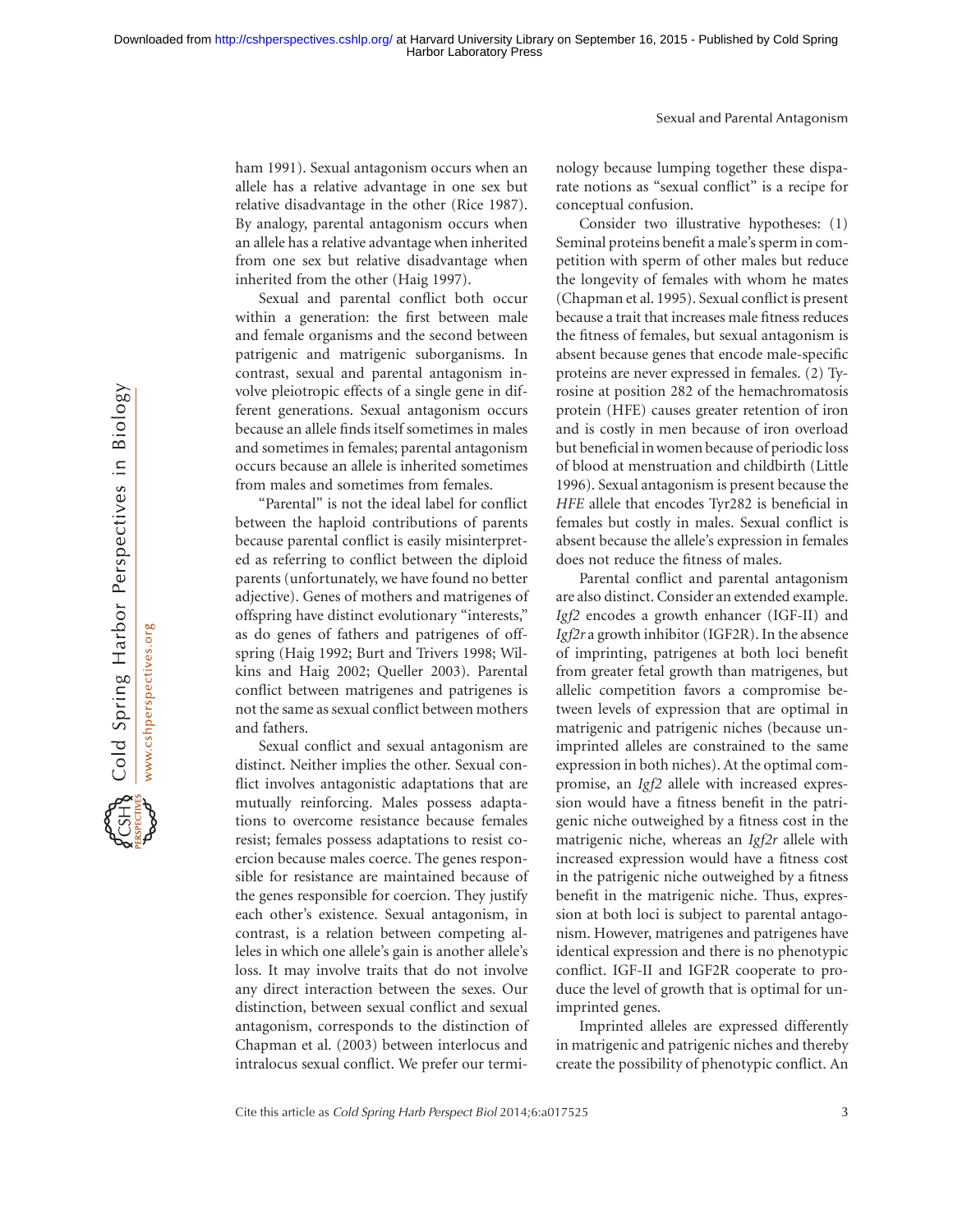Igf2 allele with decreased expression as a matrigene but unchanged expression as a patrigene can outcompete an unimprinted allele, as can an Igf2r allele with decreased expression as a patrigene but unchanged expression as a matrigene. Patrigenes and matrigenes belong to different suborganisms with different optimal levels of growth. Parental conflict between the suborganisms is expressed by IGF-II pushing growth toward the patrigenic optimum and IGF2R pushing growth toward the matrigenic optimum (Haig and Graham 1991).

In a model of Wilkins and Haig (2001), parentally antagonistic selection favored progressively lower matrigenic expression of Igf2 and progressively higher patrigenic expression, with the opposite at *Igf2r*. At both loci, imprinted alleles outcompeted unimprinted alleles and highly expressed imprinted alleles outcompeted more lowly expressed imprinted alleles. In the domain of allelic competition, imprinted alleles with increased expression of Igf2 and Igf2r were evolutionary allies because each justified the other's existence in competition with alternative imprinted and unimprinted alleles at their respective loci. At the evolutionary equilibrium, there was all or none parent-specific expression at both loci. Parental antagonism was resolved because successful alleles could do no better in either matrigenic or patrigenic niches. However, in the domain of parental conflict, patrigenic expression of *Igf2* and matrigenic expression of Igf2r had opposing effects on growth.

#### SEXUAL ANTAGONISM

Sexual antagonism occurs when natural selection favors different alleles in different environments, in this case male and female bodies. Each generation, alleles that have survived selection in one sex are mixed with alleles that have survived selection in the other sex and are randomly assigned to male and female bodies of the next generation. Single-locus models of antagonistic selection with frequent gene mixing can maintain polymorphism but only under restrictive conditions. The usual outcome is fixation of whichever allele does best, on average, across

the ensemble of selective environments (Hedrick 1999; Prout 2000).

Stable polymorphism requires that heterozygotes have higher average fitness than both homozygotes. In the case of sexual antagonism, selection in males and females occurs in parallel with changes in zygotic allele frequencies determined by the harmonic means of sex-specific fitnesses (Levene 1953). For the same arithmetic mean, the harmonic mean decreases with larger differences between the sex-specific fitnesses. Therefore, conditions for stable polymorphism become less restrictive for stronger sexual antagonism under the assumption that fitness differences between the sexes are greater for homozygotes than for heterozygotes (Prout 2000).

Sexual antagonism can occur with intragenomic conflict. Meiotic drive is usually sexspecific because male and female meiosis are mechanistically distinct (Ubeda and Haig 2004, 2005). If a driving allele is to be maintained at a polymorphic equilibrium, then its "unfair" advantage in spermatogenesis or oogenesis must be balanced by viability or fertility costs elsewhere in the life cycle. If these costs are shared by the sexes, rather than restricted to the sex in which drive occurs, then the polymorphism will be sexually antagonistic. In other words, the driving allele will be more fit than the alternative allele in the sex in which it drives with the relative allelic fitnesses reversed in the other sex.

#### PARENTAL ANTAGONISM

Kin are significant actors in the lives of many organisms. Sex differences of survival, dispersal, mating behavior, or reproductive role cause organisms to interact differently with their mothers and fathers or with their mothers' and fathers' kin. As a result, matrigenes and patrigenes experience different relatedness to social partners and are subject to antagonistic selection when phenotypic outcomes that increase matrigenic inclusive fitness reduce patrigenic inclusive fitness, or vice versa (Haig 2000b; Brandvain 2010; Ubeda and Gardner 2010, 2011, 2012; Van Cleve et al. 2010; Brandvain et al. 2011). Matrigenic and patrigenic niches may be further subdivided by sex if males and fe-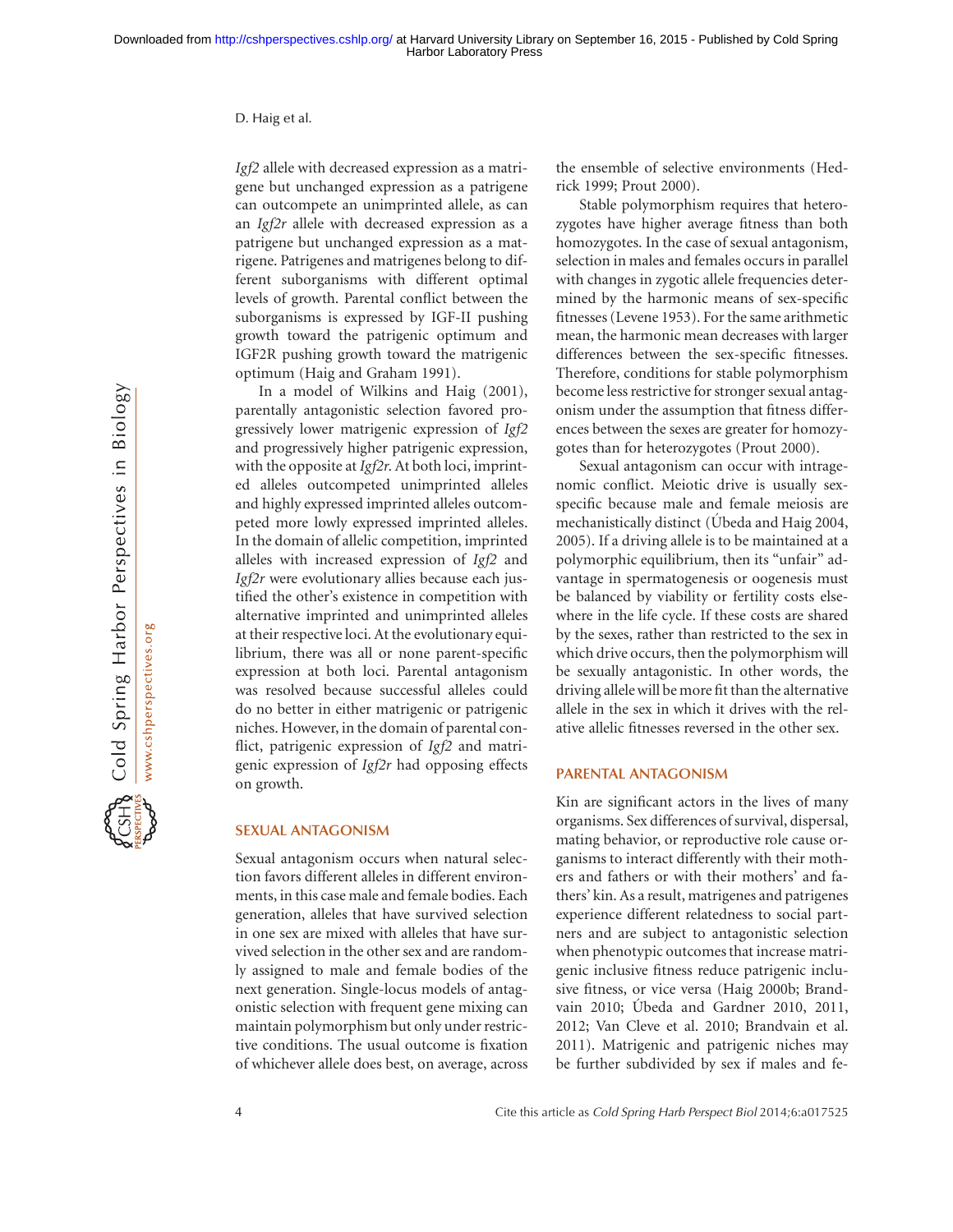males experience different kinship environments (Fig. 1A).

Optimal outcomes differ for an allele in matrigenic and patrigenic niches when its locus influences a trade-off between the fitness of self (ego) and of "asymmetric kin." An individual is asymmetric kin of ego if the individual has different probabilities of carrying copies of ego's matrigenes and patrigenes (Haig 1997). Thus, mothers are asymmetric kin of their offspring but offspring are symmetric kin of their mothers. Paternal half-siblings (patrisibs) and maternal half-siblings (matrisibs) are asymmetric kin but full-siblings are symmetric kin. Aunts, uncles, and cousins are usually asymmetric kin.

A necessary condition for parental antagonism is that genotypes with the same pair of alleles inherited from opposite parents make unequal contributions to the next generation either because the reciprocal heterozygotes have unequal fitness or are produced in unequal numbers. We will adopt the convention that Aa heterozygotes inherit A from their mother, whereas aA heterozygotes inherit A from their father. Two simple scenarios will illustrate how interactions with asymmetric kin can cause Aa and aA to experience different social environments.

- 1. Individual males of the greater spear-nosed bat, Phyllostomus hastatus, defend harems of unrelated females and father most of a harem's offspring. Females of a harem give birth synchronously, each to a single pup. Pups huddle together in their mothers' absence (McCracken and Bradbury 1981; Porter and Wilkinson 2001; Haig 2010). Suppose that A is a rare allele causing pups to divert a portion of their milk intake from individual growth to thermogenesis. An Aa pup will huddle solely with aa patrisibs because only its mother carries  $A$ , but an  $aA$  pup will huddle with aa and aA patrisibs because their mutual father is heterozygous for A. Therefore, aA pups will be warmer than Aa pups for the same expenditure of fuel and will have higher survival than Aa pups.
- 2. A longer interval until the birth of a younger sibling increases a child's chances of survival but reduces its mother's fecundity, such that

the child has fewer younger siblings. Suppose that each of a mother's children has a different father and A is a rare allele that increases the interbirth interval, perhaps by promoting more intense suckling and prolonging lactational amenorrhea of the mother. Aa and aA sucklings cause the same prolongation of the subsequent birth interval, relative to aa, and therefore enjoy the same increment in fitness, but aA sucklings occur in families in which aA patrisibs are each cared for by different mothers whereas Aa sucklings occur in families in which Aa matrisibs are cared for by the same mother. As a consequence of A's effects on maternal fecundity, there will be more aA patrisibs than Aa matrisibs and Awill make a greater contribution to the next generation as a patrigene than as a matrigene.

The balance of selective forces shifts with allele frequencies and the changing genetic composition of families. The above scenarios considered the simple situation when A was rare. As A increases in frequency, it begins to occur in families in which both parents are Aa or aA and then in families in which one or both parents are AA. Thus, the genetic environments of A as a matrigene and as a patrigene will depend on allelic frequency, as will the genotypic fitnesses of aa, Aa, aA, and AA.

#### MULTILOCUS INTERACTIONS

Consider a gene pool divided between two habitats, marsh (M) and fen (F), with limited migration between M and F. Habitat-specific selection would result in marsh-adapted alleles attaining high frequency in M and fenadapted alleles attaining high frequency in F. Marsh-adapted alleles would be associated with marsh-adapted alleles, and fen-adapted alleles with fen-adapted alleles, at all loci subject to habitat-specific selection. Now suppose that M and F represent males and females. In this case, there is complete hybridization between sexual "habitats" in every generation, followed by random assignment of progeny to habitats in the next generation. Can nonrandom allelic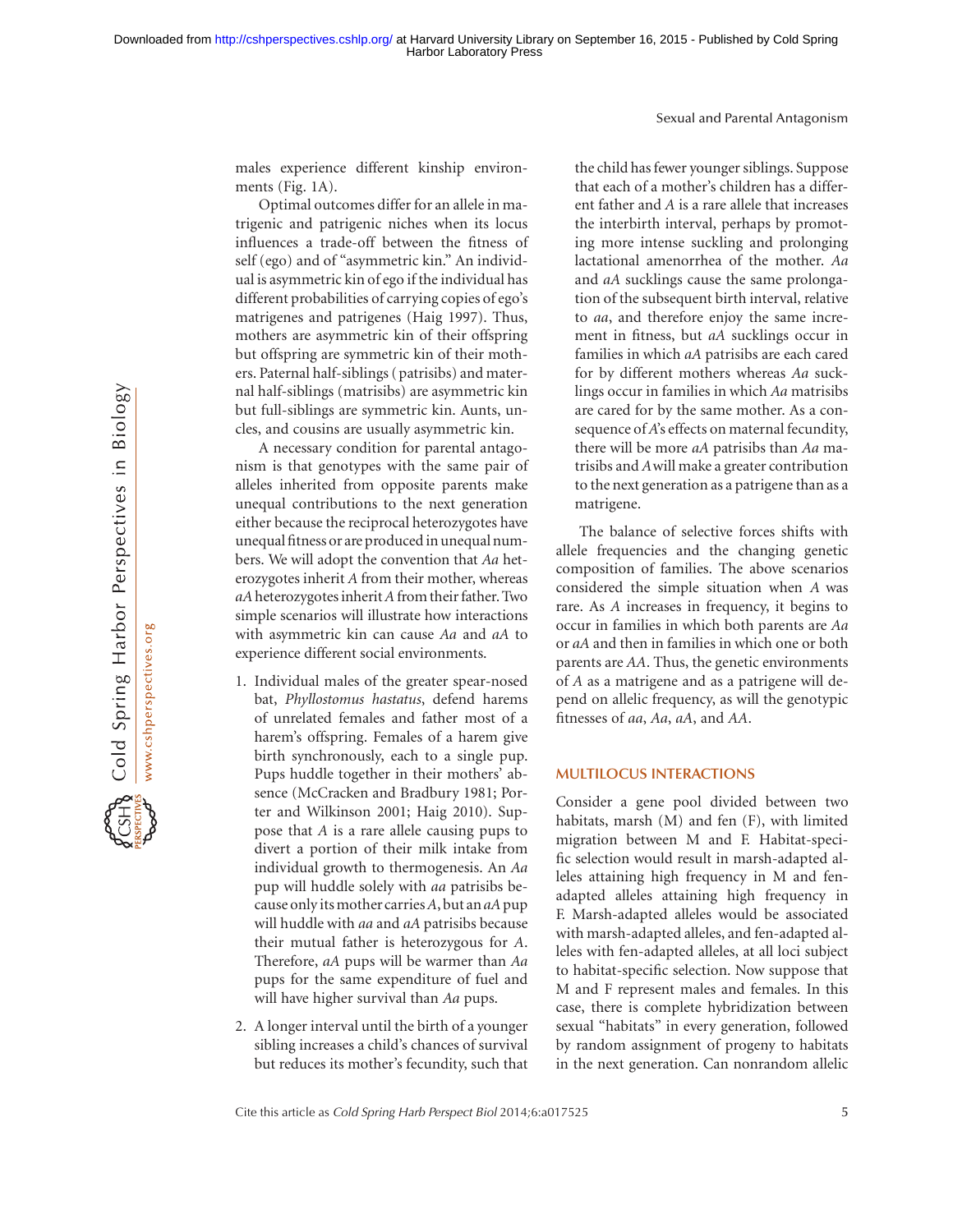associations be maintained under these conditions?

Linkage disequilibrium (LD) is generated between two sexually antagonistic loci with independent effects on sex-specific fitness (Patten et al. 2010; Ubeda et al. 2011). This LD arises from recurrent admixture of gene pools subject to selection in male and female niches. Sperm are enriched for male-beneficial alleles at both loci and eggs for female-beneficial alleles. Therefore, the next generation of zygotes is enriched for haplotypes that couple male-beneficial alleles and for haplotypes that couple female-beneficial alleles. LD is also generated between two parentally antagonistic loci with independent effects on parent-specific fitness (Patten et al. 2013). Favored haplotypes couple patrigenically beneficial alleles or couple matrigenically beneficial alleles. Nonrandom associations can be intuitively understood as arising because alleles that do well in the same niche, and occur on the same chromosome, tend to be transmitted together to the next generation. The strength of these associations increases with the tightness of linkage between the loci.

Sexually antagonistic alleles have a relative advantage in one sex and are thus preferentially inherited from that sex. Therefore, alleles at a parentally antagonistic locus in the patrigenic niche will tend to occur on haplotypes with male-beneficial alleles but on haplotypes with female-beneficial alleles in the matrigenic niche. Therefore, selection favors haplotypes that couple male-beneficial alleles with patrigenically beneficial alleles and haplotypes that couple female-beneficial alleles with matrigenically beneficial alleles (Patten et al. 2013). The process resembles mutual hitchhiking in which alleles at the two loci are carried along in each other's draft.

Local adaptation can create habitat-specialist islands within a habitat-generalist genome (Nosil et al. 2009) and select for chromosomal inversions that bind together coadapted clusters of alleles (Kirkpatrick and Barton 2006). Sexspecific selection can be seen as a special case of divergent selection in different habitats. By analogy to models of ecological divergence, sexual antagonism can create complementary haplotypes with sexually antagonistic effects and favor reduced recombination between the haplotypes.

#### SEX DETERMINATION

Sexually antagonistic haplotypes can be viewed as differentially adapted for distinct sexual "habitats." From this perspective, sex determination is the process by which alleles occupy habitats, and sex-biasing alleles influence habitat choice. Sex-biasing alleles also influence the choice of matrigenic or patrigenic habitats in the generation after they bias sex determination. Therefore, a male-beneficial/patrigenically beneficial haplotype would "prefer" to be present in males whereas a female-beneficial/matrigenically beneficial haplotype would "prefer" to be present in females. Thus, the former class of haplotypes will become preferentially associated with male-biasing alleles and the latter with female-biasing alleles. The ability to match genotype to habitat facilitates ecological specialization in models of sympatric speciation (Ravigné et al. 2004, 2009). By analogy, associations of sexually and parentally antagonistic loci with sex-biasing loci facilitate sexual and parental specialization in the genome. For simplicity of exposition, the discussion that follows will focus on the interaction between sexually antagonistic loci and sex-biasing loci.

Consider a baseline scenario in which sex chromosomes and sex-specific meiotic drive are absent. All chromosome segments benefit from an individual developing as whichever sex has higher expected fitness, given environmental conditions and the individual's genotype at sexually antagonistic loci. Different segments will have spent different amounts of time in male and female bodies because of their associations with sexually antagonistic and sexbiasing alleles.

Natural selection favors haplotypes that couple male-beneficial alleles and complementary haplotypes that couple female-beneficial alleles, with the resulting LD accentuating the local strength of sexually antagonistic selection (Patten et al. 2010). Natural selection will also generate LD that associates male-beneficial hap-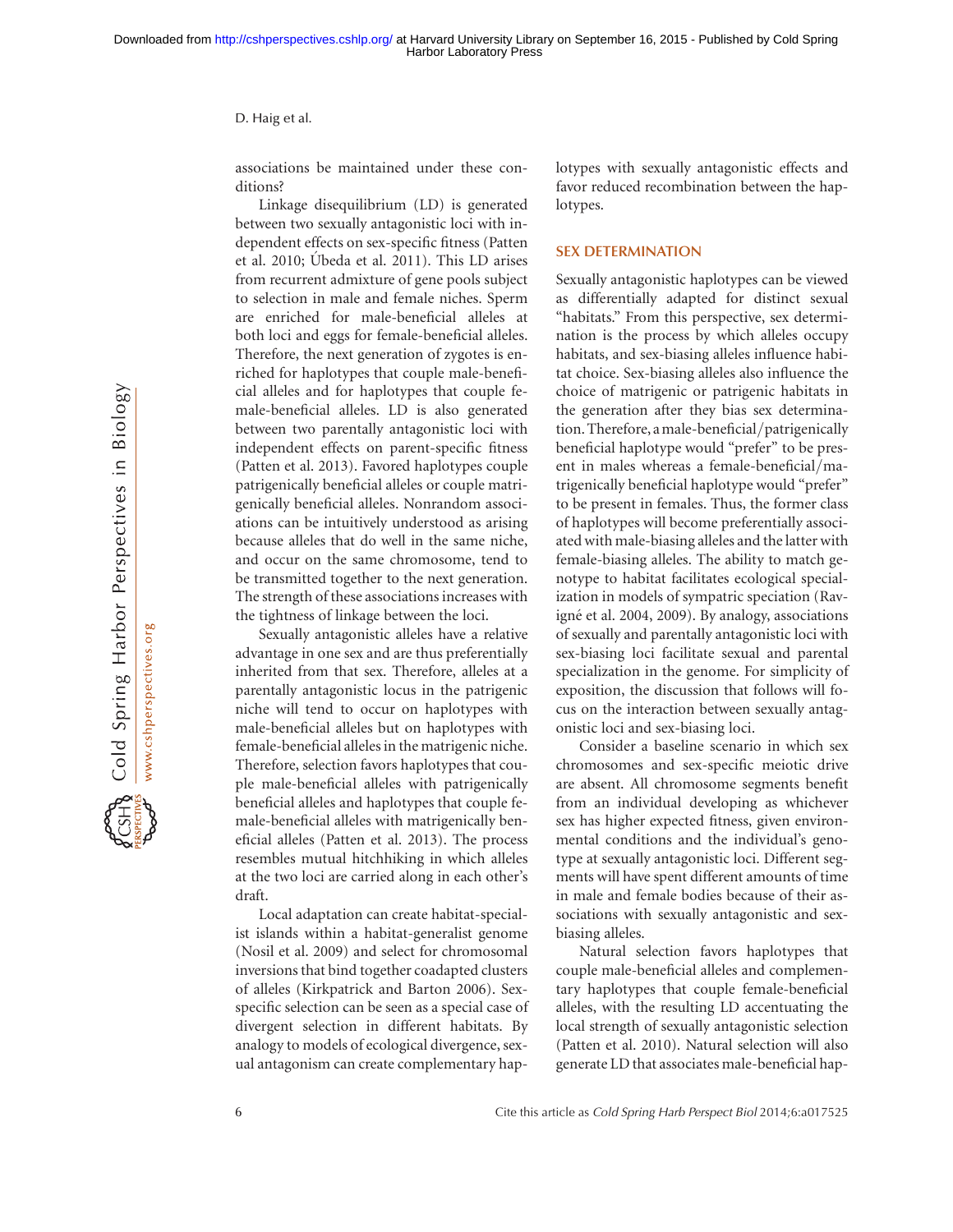lotypes with male-biasing alleles and femalebeneficial haplotypes with female-biasing alleles because such associations ensure that haplotypes are preferentially present in the sex in which they have a relative advantage. Sex-biasing alleles, in effect, influence the choice between male and female habitats and become associated with genes that benefit from the choice. They create genomic neighborhoods that spend more than the average time in one sex and therefore accumulate sexually antagonistic polymorphisms (Jordan and Charlesworth 2011).

A system in which sex-biasing haplotypes are scattered throughout the genome is inherently unstable (Rice 1986) because local conditions for sexually antagonistic polymorphism are progressively relaxed as a genomic region gains influence in sex determination, whereas conditions for sexually antagonistic polymorphism become more restrictive in regions that lose influence. The "victor" of competition between unlinked sex-biasing loci for control of sex determination will generally be the locus that is associated with greater sexually antagonistic variance in fitness (van Doorn and Kirkpatrick 2007). This dynamic process tends to favor control of sex determination being concentrated in a single genomic region with a high hurdle of sexual antagonism to be overcome for the region's replacement by a new sex-determining locus. The generation of complementary haplotypes—one male-biasing and male-beneficial, the other female-biasing and female-beneficial—favors the suppression of recombination between the haplotypes which, in turn, favors further accumulation of sexually antagonistic differences between the nascent sex chromosomes (Rice 1984; Charlesworth 1991).

Sex-specific meiotic drive sows discord within the genome with respect to sex determination because driving haplotypes will accumulate alleles that promote development as the sex in which drive occurs, even if this is not the sex that maximizes fitness for loci segregating independently of drive (Ubeda and Haig 2004, 2005; Burt and Trivers 2006). At the same time, haplotypes that are driven against will accumulate sex-biasing alleles that promote development of the nondriving sex. Genomic segments that segregate independently of drive should also accumulate sex-biasing alleles to counter drive-associated departures from the optimal sex ratio.

Sex-specific drive could thus explain some cases of replacement of polygenic sex determination by sex chromosomes or of one system of sex chromosomes by another (van Doorn and Kirkpatrick 2007; Yoshida and Kitano 2012). Although distortions of sex ratio are expected during transitions of one system of sex determination to another, the genome is expected to eventually return to consensus sex ratios via the parliament of genes and the suppression of drive. In some cases, the driving chromosome that precipitated a change will be lost in the process, and, in others, it will be retained but with its drive suppressed (Kozielska et al. 2010). Systems of meiotic drive are usually associated with inversions (Charlesworth and Hartl 1978; Burt and Trivers 2006) and these inversions would facilitate the recruitment of sex-biasing and sexually antagonistic alleles onto driving haplotypes.

#### SEX CHROMOSOMES

Autosomal genes experience all four niches defined by partition of the gene pool by sex and sex of origin (Fig. 1A), whereas sex-linked genes experience some niches but not others (Fig. 1B). Specifically, Y-linked genes are restricted to the patrigenic–male niche and X-linked genes are excluded from it. As a consequence, sexual and parental antagonism are experienced differently by autosomal, X-linked, and Y-linked loci.

Y-linked genes are always patrigenes in males and are therefore not subject to parentally or sexually antagonistic selection. They should be strongly biased to promote male fitness and patrigenic interests (Hurst 1994).

The situation for X-linked genes is more complex for two reasons. First, an X-linked allele is present in female bodies twice as often as in male bodies. Second, it shares female bodies with another X-linked allele but is on its own in male bodies. These factors cancel for X-linked alleles with additive effects on a sexually antagonistic phenotype because each allele has twice the influence on phenotype in males as in fe-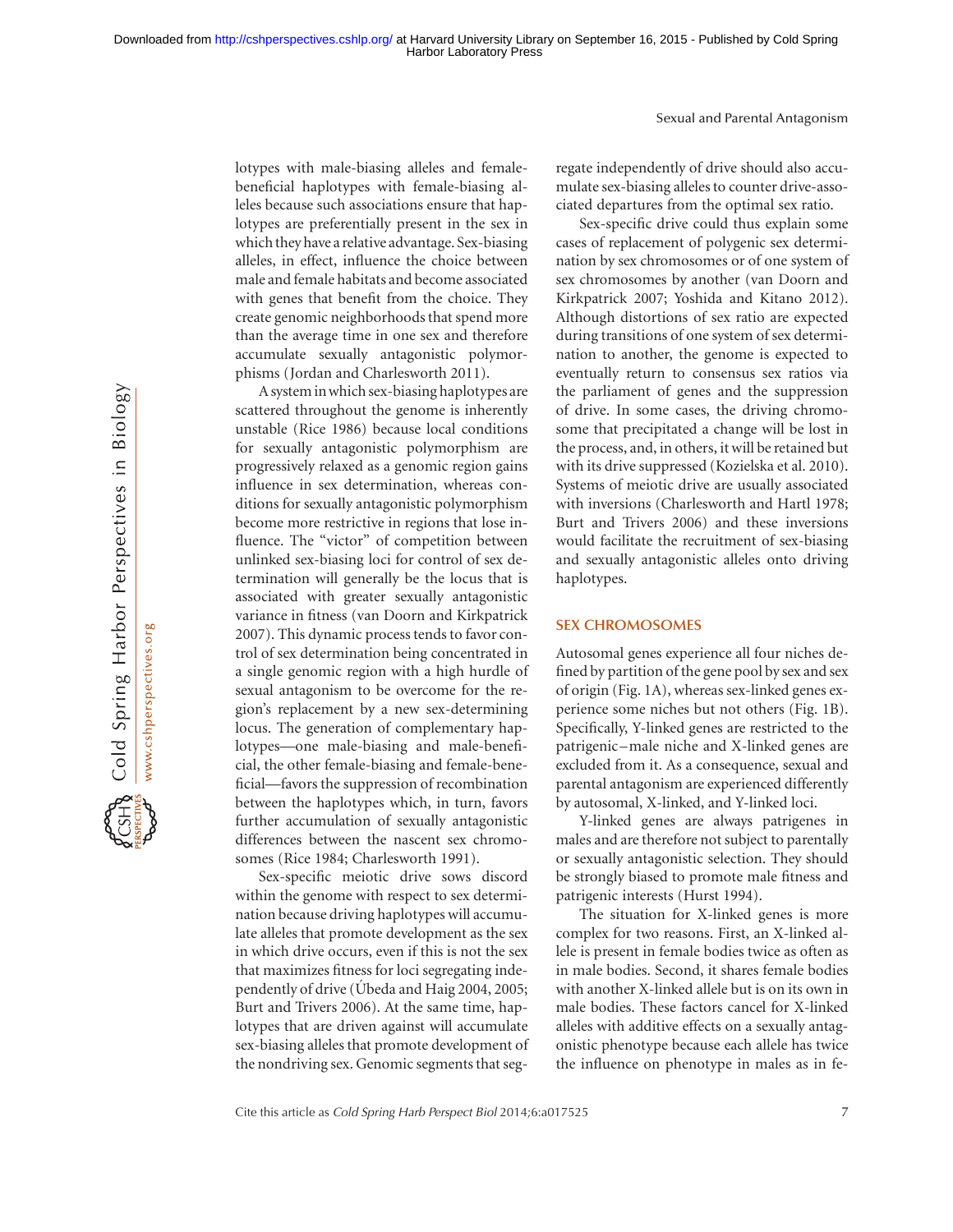males. Dominant effects of rare X-linked alleles are expressed twice as often in females as in males, whereas rare recessive effects are experienced predominantly by males. Therefore, X chromosomes will tend to accumulate polymorphisms in which female-beneficial alleles have dominant effects and male-beneficial alleles have recessive effects (Rice 1984). A population genetic model found a slight bias toward fixing male-beneficial alleles on the X chromosome (Patten and Haig 2009).

With respect to parental antagonism, an X-linked gene is a patrigene only in females but a matrigene in both sexes. Matrigenic effects are unopposed by a patrigenic allele in males whereas X-linked matrigenes and patrigenes have equal selective weight in females. Therefore, parentally antagonistic selection is predicted to be biased toward matrigenic interests at X-linked loci relative to autosomal loci (Patten and Haig 2009).

#### "RESOLUTION" OF PARENTAL AND SEXUAL ANTAGONISM

Sexual antagonism is resolved (with respect to standing allelic variation) by the loss of sexually antagonistic polymorphism. It is resolved (with respect to mutation) by the fixation of an allele that is unbeatable in both sexes. Similarly, parental antagonism is resolved in the short term by loss of polymorphism and in the long term by the fixation of an allele that is unbeatable in both matrigenic and patrigenic niches.

Sexual antagonism could be resolved by a gene duplication in which the two paralogs become specialized for different sexes (Connallon and Clarke 2011, 2013; Gallach and Betrán 2011). In theory, one could imagine duplications at each and every locus subject to sexual antagonism with the genome composed of specialist teams, one on the field in male bodies but on the bench in female bodies, the other with roles reversed. This arrangement would resemble the game called football in the United States in which different teams take the field on offense and defense. With respect to sexual specialization, the genome resembles more the game called football in the rest of the world in which

compromises between offensive and defensive prowess are ubiquitous because players must perform in both roles.

The formal possibility of male-specific and female-specific subgenomes poses the question why the sexes are so similar. Gonochorism (separate sexes) has ancient origins on the tree of life, yet males and females are often immediately recognizable as members of the same species, presumably because of constraints on sexual divergence imposed by a shared genome. Extreme sexual dimorphism, as shown by scale insects or barnacles with dwarf males, is the exception rather than the rule, perhaps analogous to the limited global appeal of American football.

Two consequences of duplication and sexual subfunctionalization may contribute to the long-term maintenance of sexual resemblance. First, substitutions at one locus that would be beneficial in both sexes are not readily transferrable between loci. Taken in isolation, this effect is cancelled by duplicate genes providing twice the target for mutation. Second, each duplicate will be subject to selection in only one sex. Therefore the strength of selection relative to drift and mutation is weakened for substitutions that would have benefited both sexes. Species in which most genes are sexual specialists may have a long-term evolutionary disadvantage because the two sexes must evolve separately to meet shared environmental challenges.

Sexual and parental antagonism can occur not only with respect to the amino acid sequence of proteins but also with respect to the strength and tissue specificity of promoters. Sexual and parental antagonism over levels of expression are resolved in different ways because expression in male and female niches occurs in different bodies but expression in matrigenic and patrigenic niches occurs in shared bodies, indeed in shared nuclei. If optimal expression differs between the sexes, then sexual antagonism can be resolved by the evolution of sexspecific expression with the female optimum achieved in female bodies and the male optimum in male bodies (Fig. 2A).

In contrast, the level of expression within a nucleus is determined by the sum of matrigenic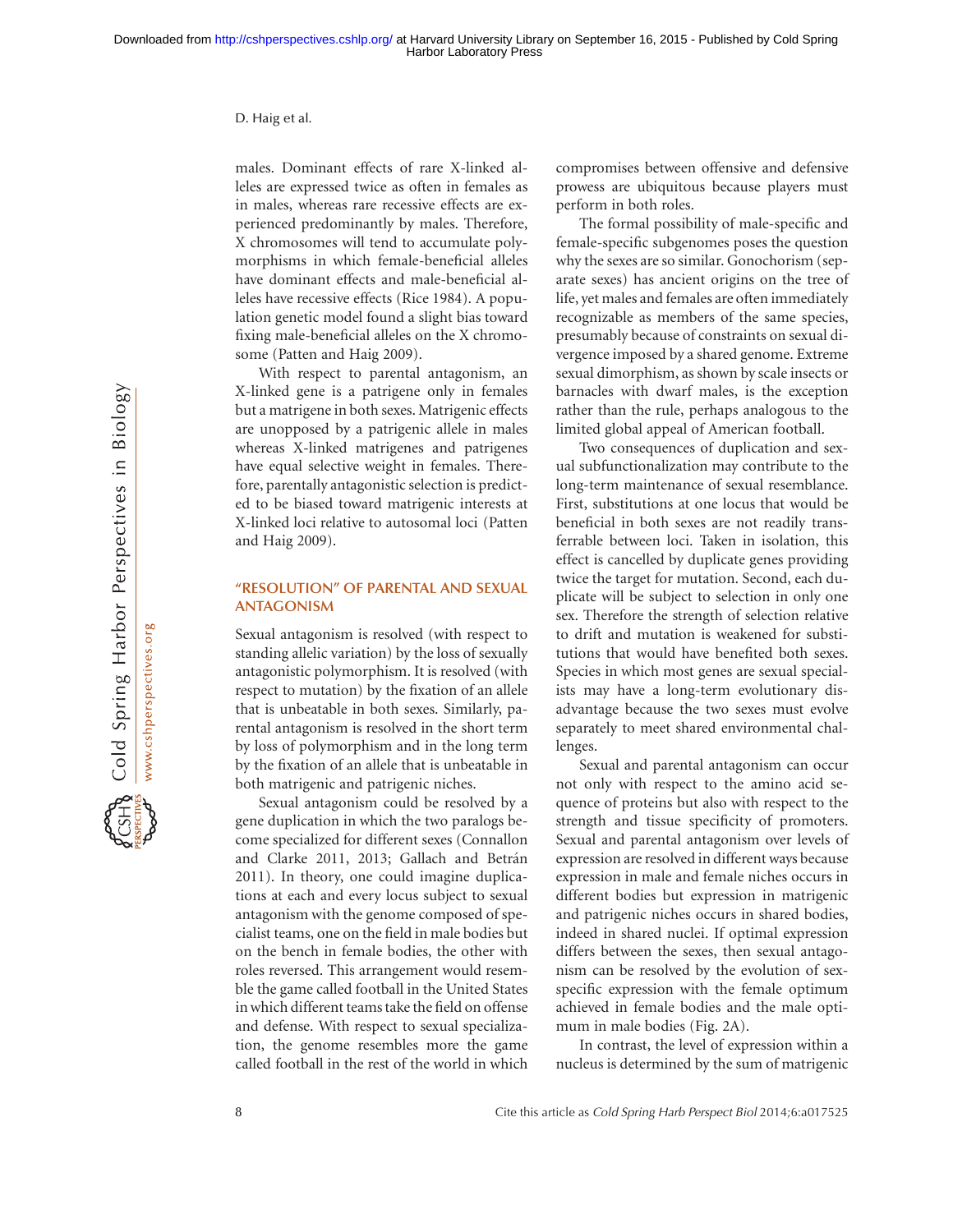the amount of mRNA is optimal in the niche in which an allele is expressed but the allele cannot reduce its expression below zero in the other niche. This resolution of parental antagonism has been called "the loudest voice prevails" (Wilkins and Haig 2003).

Quantitative biases of parent-specific expression, as distinct from all-or-none imprinting, have been reported (Khatib 2007). Expression at these loci is most easily explained as not being subject to antagonistic selection because biased expression is not predicted to be evolutionarily stable in the presence of parental antagonism (although see Greenwood-Lee et al. 2001). Alleles with biased expression could be selectively neutral variants at dosage-insensitive loci or could represent asymmetric "divisions of labor" between matrigenic and patrigenic roles at dosage-sensitive loci. The optimal level of expression at a dosage-sensitive locus not subject to parental antagonism is the same for matrigenes and patrigenes. Any combination of matrigenic and patrigenic expression that sums to this optimal amount is evolutionarily stable (Haig 1997, 2000a). Unbiased expression, with each allele producing half the optimal amount, has been considered the most plausible way of achieving optimal expression because matrigenes and patrigenes have been presumed to be equivalent in the absence of reasons to believe otherwise. This default assumption can be questioned within gene clusters that contain loci subject to all-or-none imprinting because matrigenic and patrigenic haplotypes are demonstrably nonequivalent.

#### CONCLUDING REMARKS

A gene is typically uncertain of whether it will occupy a male or female habitat in the next generation and, by extension, of whether it will occupy a matrigenic or patrigenic habitat in the generation after that. Differential selection in each pair of habitats gives rise to sexual and parental antagonism. Two kinds of resolutions are possible. In the first, a gene evolves different expression in different habitats: sexually dimorphic expression in response to sexual antagonism or imprinted expression in response



Cold Spring Harbor Perspectives in Biology www.cshperspectives.org



Figure 2. Resolution of sexual and parental antagonism. (A) The optimal level of expression in males is M<sup>\*</sup> and in females F<sup>\*</sup>. Sex expression is initially the same in both sexes at a compromise between their respective optima (green dot). Sex-specific expression allows  $M^*$  to be achieved in males and  $F^*$  in females (red dot). (B) The optimal level of expression for patrigenes is  $p^*$  and for matrigenes  $m^*$  (in this example,  $m^* > p^*$ ). The blue line represents all combinations of matrigenic and patrigenic expression that sum to  $p^*$ and the reddish line represents all combinations that sum to  $m^*$ . Gene expression is initially unimprinted at a compromise between  $m^*$  and  $p^*$  (green dot). Imprinted expression allows silencing of the patrigenic allele and expression of  $m^*$  by the matrigenic allele (red dot).

and patrigenic expression, and this sum cannot simultaneously maximize matrigenic and patrigenic inclusive fitness when there is parental antagonism (Fig. 2B). Silencing of an allele when it occupies the niche that favors the lesser sum, but its expression at the optimal level in the other niche, is the evolutionarily stable outcome of conflict between matrigenes and patrigenes over level of transcription (Haig and Westoby 1989; Ubeda and Haig 2003). All-ornone imprinting is evolutionarily stable because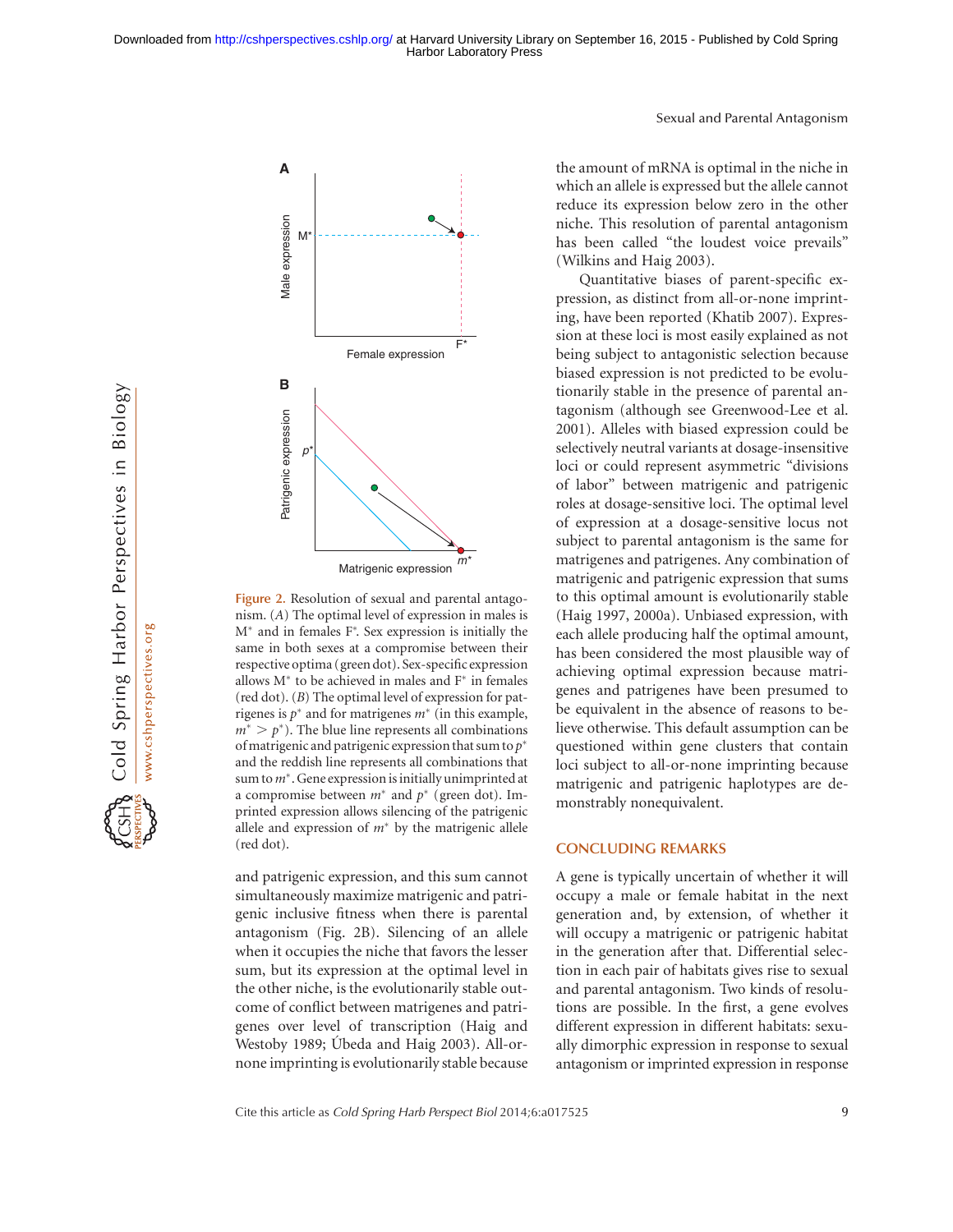to parental antagonism. Second, a gene might "choose" its habitat—either by influencing sex determination directly or by linkage to a sexdetermining locus. A gene that occupies only one habitat can specialize. Not every antagonism can be resolved by tampering with expression levels nor can every gene choose its sex. Therefore, the sexual ecology of the genome will involve interactions among habitat specialists and habitat generalists.

#### **REFERENCES**

- Brandvain Y. 2010. Matrisibs, patrisibs, and the evolution of genomic imprinting on autosomes and sex chromosomes. Am Nat 176: 511–521.
- Brandvain Y, Van Cleve J, Úbeda F, Wilkin JF. 2011. Demography, kinship, and the evolving theory of genomic imprinting. Trends Genet 27: 251-257.
- Burt A, Trivers R. 1998. Genetic conflicts in genomic imprinting. Proc R Soc B 265: 2393–2397.
- Burt A, Trivers R. 2006. Genes in conflict. Harvard University Press, Cambridge, MA.
- Chapman T, Liddle LF, Kalb MF, Partridge L. 1995. Cost of mating in Drosophila melanogaster females is mediated by male accessory gland products. Nature 373: 241–244.
- Chapman T, Arnqvist G, Bangham J, Rowe L. 2003. Sexual conflict. Trends Ecol Evol 18: 41–47.
- Charlesworth B. 1991. The evolution of sex chromosomes. Science 251: 1030–1033.
- Charlesworth B, Hartl DL. 1978. Population dynamics of the segregation distorter polymorphism of Drosophila melanogaster. Genetics 89: 171–192.
- Connallon T, Clarke AG. 2011. The resolution of sexual antagonism by gene duplication. Genetics 187: 919–937.
- Connallon T, Clarke AG. 2013. Antagonistic versus nonantagonistic models of balancing selection: Characterizing the relative timescales and hitchhiking effects of partial selective sweeps. Evolution 67: 908–917.
- Cosmides LM, Tooby J. 1981. Cytoplasmic inheritance and intragenomic conflict. J Theor Biol 89: 83–129.
- Gallach M, Betrán E. 2011. Intralocus sexual conflict resolved through gene duplication. Trends Ecol Evol 26: 222–228.
- Greenwood-Lee JM, Taylor PD, Haig D. 2001. The inclusive fitness dynamics of genomic imprinting. Selection 2: 101–116.
- Haig D. 1992. Genomic imprinting and the theory of parent–offspring conflict. Sem Devel Biol 3: 153–160.
- Haig D. 1997. Parental antagonism, relatedness asymmetries, and genomic imprinting. Proc R Soc B 264: 1657-1662.
- Haig D. 2000a. The kinship theory of genomic imprinting. Annu Rev Ecol Syst 31: 9–32.
- Haig D. 2000b. Genomic imprinting, sex-biased dispersal, and social behavior. Ann NY Acad Sci 907: 149–163.
- Haig D. 2010. The huddler's dilemma: A cold shoulder or a warm inner glow. In Social behaviour: Genes, ecology and evolution (ed. Székely T, Moore AJ, Komdeur J), pp. 107– 109. Cambridge University Press, Cambridge.
- Haig D, Graham C. 1991. Genomic imprinting and the strange case of the insulin-like growth factor-II receptor. Cell 64: 1045–1046.
- Haig D, Westoby M. 1989. Parent-specific gene expression and the triploid endosperm. Am Nat 134: 147–155.
- Hedrick PW. 1999. Antagonistic pleiotropy and genetic polymorphism: A perspective. Heredity 82: 126–133.
- Holman L, Kokko H. 2014. The evolution of genomic imprinting: Costs, benefits and long-term consequences. Biol Rev Camb Philos Soc doi: 10.1111/brv.12069.
- Hurst LD. 1994. Embryonic growth and the evolution of the mammalian Y chromosome: I. The Y as an attractor for selfish growth factors. Heredity 73: 223-232.
- Jordan CY, Charlesworth D. 2011. The potential for sexually antagonistic polymorphism in different genome regions. Evolution 66: 505–516.
- Khatib H. 2007. Is it genomic imprinting or preferential expression? Bioessays 29: 1022–1028.
- Kirkpatrick M, Barton N. 2006. Chromosome inversions, local adaptation and speciation. Genetics 173: 419–434.
- Kokko H, Jennions MD, Brooks R. 2006. Unifying and testing models of sexual selection. Annu Rev Ecol Syst 37: 43–66.
- Kozielska M, Weissing FJ, Beukeboom LW, Pen I. 2010. Segregation distortion and the evolution of sex-determining mechanisms. Heredity 104: 100-112.
- Levene H. 1953. Genetic equilibrium when more than one ecological niche is available. Am Nat 87: 331–333.
- Little P. 1996. Woman's meat, a man's poison. Nature 382: 494–495.
- McCracken GF, Bradbury JW. 1981. Social organization and kinship in the polygynous bat Phyllostomus hastatus. Behav Ecol Sociobiol 8: 11–34.
- Nosil P, Funk DJ, Ortiz-Barrientos D. 2009. Divergent selection and heterogenous genomic divergence. Mol Ecol 18: 375–402.
- Parker GA. 1979. Sexual selection and sexual conflict. In Sexual selection and reproductive competition in insects (ed. Blum MS, Blum NA), pp. 123–166. Academic, New York.
- Patten MM, Haig D. 2009. Maintenance or loss of genetic variation under sexual and parental antagonism at a sexlinked locus. Evolution 63: 2888–2895.
- Patten MM, Haig D, Úbeda F. 2010. Fitness variation due to sexual antagonism and linkage disequilibrium. Evolution 64: 3638–3642.
- Patten MM, Úbeda F, Haig D. 2013. Sexual and parental antagonism shape genomic architecture. Proc R Soc B 280: 20131795.
- Porter TA, Wilkinson GS. 2001. Birth synchrony in greater spear-nosed bats, Phyllostomus hastatus. J Zool 253: 383– 390.
- Prout T. 2000. How well does opposing selection maintain variation? In: Evolutionary genetics: From molecules to morphology (ed. Singh RS, Krimbas CB), pp. 157–181. Cambridge University Press, Cambridge.

10 Cite this article as Cold Spring Harb Perspect Biol 2014;6:a017525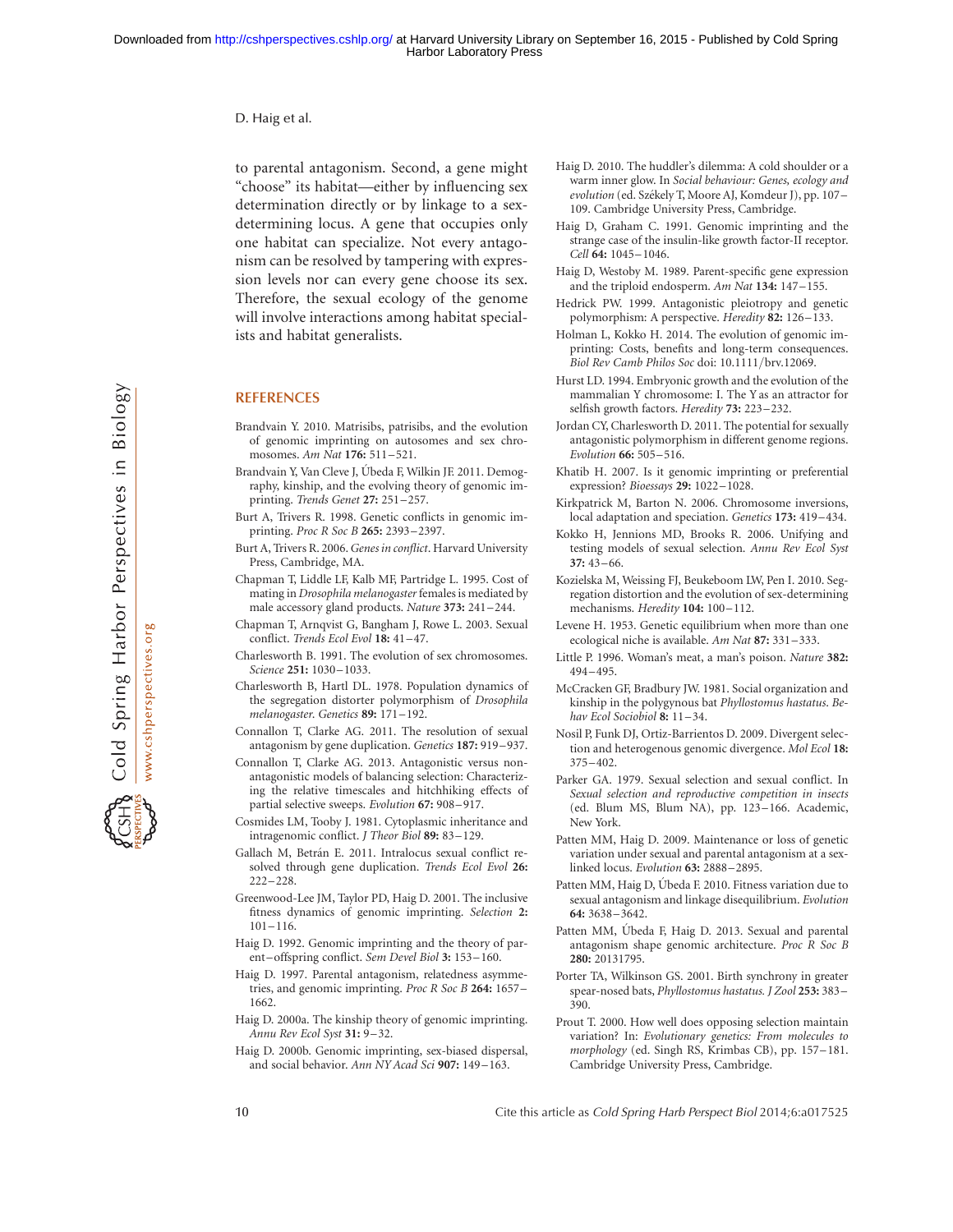- Queller DC. 1997. Why do females care more than males? Proc R Soc B 264: 1555–1557.
- Queller DC. 2003. Theory of genomic imprinting conflict in social insects. BMC Evol Biol 3: 15.
- Ravigné V, Olivieri I, Dieckmann U. 2004. Implications of habitat choice for protected polymorphisms. Evol Ecol Res 6: 125–145.
- Ravigné V, Dieckmann U, Olivieri I. 2009. Live where you thrive: Joint evolution of habitat choice and local adaptation facilitates specialization and promotes diversity. Am Nat 174: E141–E169.
- Rice WR. 1984. Sex chromosomes and the evolution of sexual dimorphism. Evolution 38: 735–742.
- Rice WR. 1986. On the instability of polygenic sex determination: The effect of sex-specific selection. Evolution 40: 633–639.
- Rice WR. 1987. The accumulation of sexually antagonistic genes as a selective agent promoting the evolution of reduced recombination between primitive sex chromosomes. Evolution 41: 911–914.
- Úbeda F, Gardner A. 2010. A model for genomic imprinting in the social brain: Juveniles. Evolution 64: 2587–2600.
- Úbeda F, Gardner A. 2011. A model for genomic imprinting in the social brain: Adults. Evolution 65: 462–475.
- Úbeda F, Gardner A. 2012. A model for genomic imprinting in the social brain: Elders. Evolution 66: 1567–1581.
- Úbeda F, Haig D. 2003. Dividing the child: Genomic imprinting and evolutionary games. Genetica 117: 103– 110.
- Úbeda F, Haig D. 2004. Sex-specific meiotic drive and selection at an imprinted locus. Genetics 167: 2083–2095.
- Úbeda F, Haig D. 2005. On the evolutionary stability of Mendelian segregation. Genetics 170: 1345–1357.
- Úbeda F, Haig D, Patten MM. 2011. Stable linkage disequilibrium owing to sexual antagonism. Proc R Soc B 278: 855–862.
- Van Cleve J, Feldman MW, Lehmann L. 2010. How demography, life history, and kinship shape the evolution of genomic imprinting. Am Nat 176: 440–455.
- van Doorn GS, Kirkpatrick M. 2007. Turnover of sex chromosomes induced by sexual conflict. Nature 449: 909-912.
- Wilkins JF, Haig D. 2001. Genomic imprinting of two antagonistic loci. Proc R Soc B 268: 1861–1867.
- Wilkins JF, Haig D. 2002. Parental modifiers, antisense transcripts and loss of imprinting. Proc R Soc B 269: 1841-1846.
- Wilkins JF, Haig D. 2003. What good is genomic imprinting: The function of parent-specific gene expression. Nat Rev Genet 4: 359–368.
- Yoshida K, Kitano J. 2012. The contribution of female meiotic drive to the evolution of neo-sex chromosomes. Evolution 66: 3198–3208.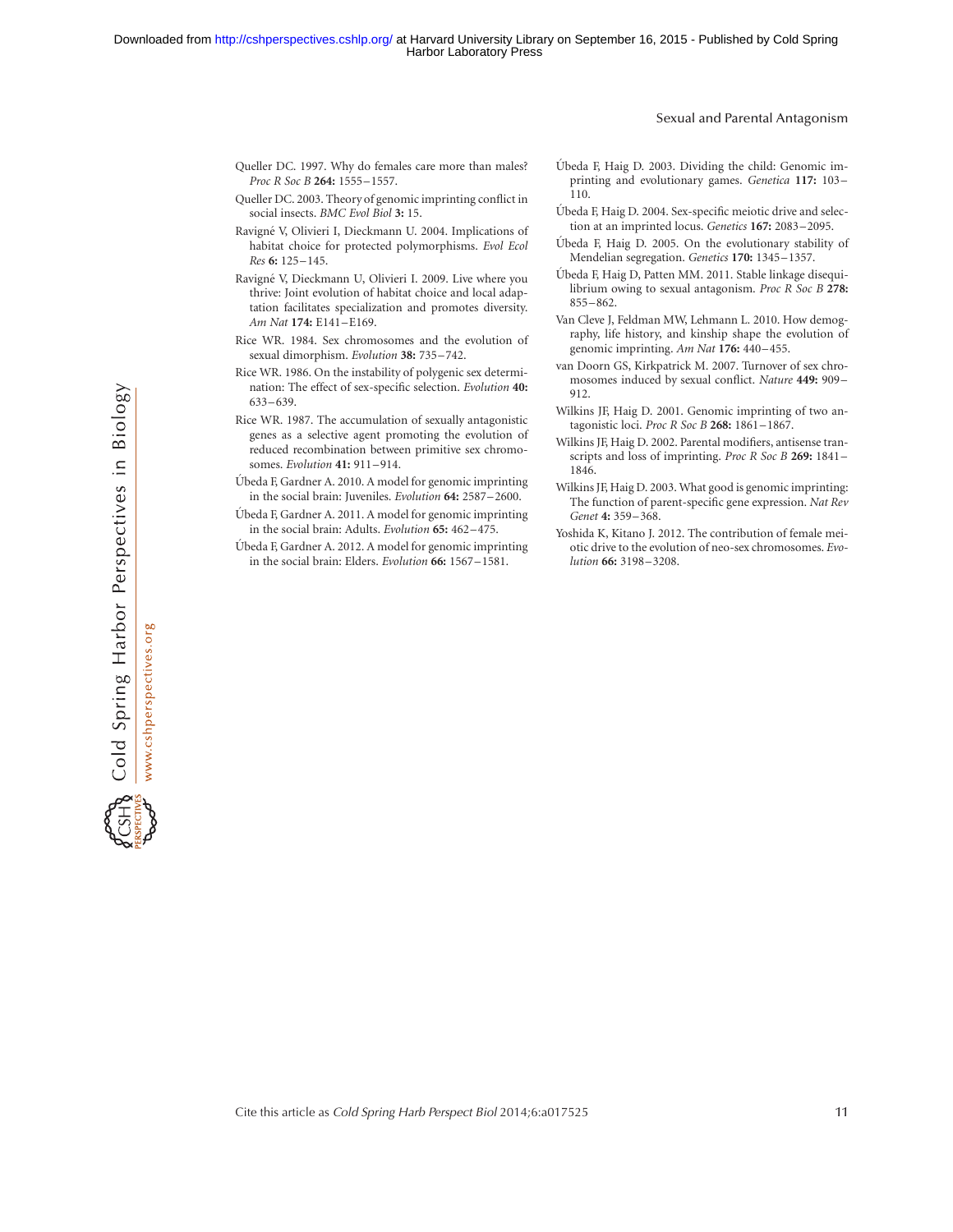

## **Specialists and Generalists: The Sexual Ecology of the Genome**

David Haig, Francisco Úbeda and Manus M. Patten

24, 2014 Cold Spring Harb Perspect Biol 2014; doi: 10.1101/cshperspect.a017525 originally published online July

**Subject Collection** [The Genetics and Biology of Sexual Conflict](http://cshperspectives.cshlp.org/cgi/collection/)

**Choice, and Sexual Conflict Coevolution: The Roles of Natural Selection, Mate Mechanisms and Evidence of Genital** Patricia L.R. Brennan and Richard O. Prum **Male Strategies and Female Counterstrategies Infanticide as Sexual Conflict: Coevolution of** Ryne A. Palombit **Phenotypes The Evolution of Sexually Antagonistic** Jennifer C. Perry and Locke Rowe **Insemination Copulatory Wounding and Traumatic** Klaus Reinhardt, Nils Anthes and Rolanda Lange **Symbionts in a Biparental World Reproductive Parasitism: Maternally Inherited** Gregory D.D. Hurst and Crystal L. Frost **Sexual Conflict in Hermaphrodites** Lukas Schärer, Tim Janicke and Steven A. Ramm **throughout Development Sex-Biased Gene Expression and Sexual Conflict** Fiona C. Ingleby, Ilona Flis and Edward H. Morrow **Sexual Conflict and Sperm Competition** Hosken Dominic A. Edward, Paula Stockley and David J. **Sexually Antagonistic Selection? Human Homosexuality: A Paradigmatic Arena for** Giovanni Zanzotto Andrea Camperio Ciani, Umberto Battaglia and **Chromosomes of Genetic Conflict between the Sex Sexually Antagonistic Zygotic Drive: A New Form** Urban Friberg and William R. Rice **Birds Sexual Conflict Arising from Extrapair Matings in** E. Lyon Alexis S. Chaine, Robert Montgomerie and Bruce **Sex Chromosome Drive** Montchamp-Moreau Quentin Helleu, Pierre R. Gérard and Catherine **Dynamic Landscape of Sexual Interactions Sexual Conflict and Seminal Fluid Proteins: A** Laura K. Sirot, Alex Wong, Tracey Chapman, et al. **Is Sexual Conflict an ''Engine of Speciation''?** Sergey Gavrilets **and Complexity Conflict on the Sex Chromosomes: Cause, Effect,** Judith E. Mank, David J. Hosken and Nina Wedell **Conflict Sexual Cannibalism as a Manifestation of Sexual** Jutta M. Schneider

For additional articles in this collection, see<http://cshperspectives.cshlp.org/cgi/collection/>



Copyright © 2014 Cold Spring Harbor Laboratory Press; all rights reserved